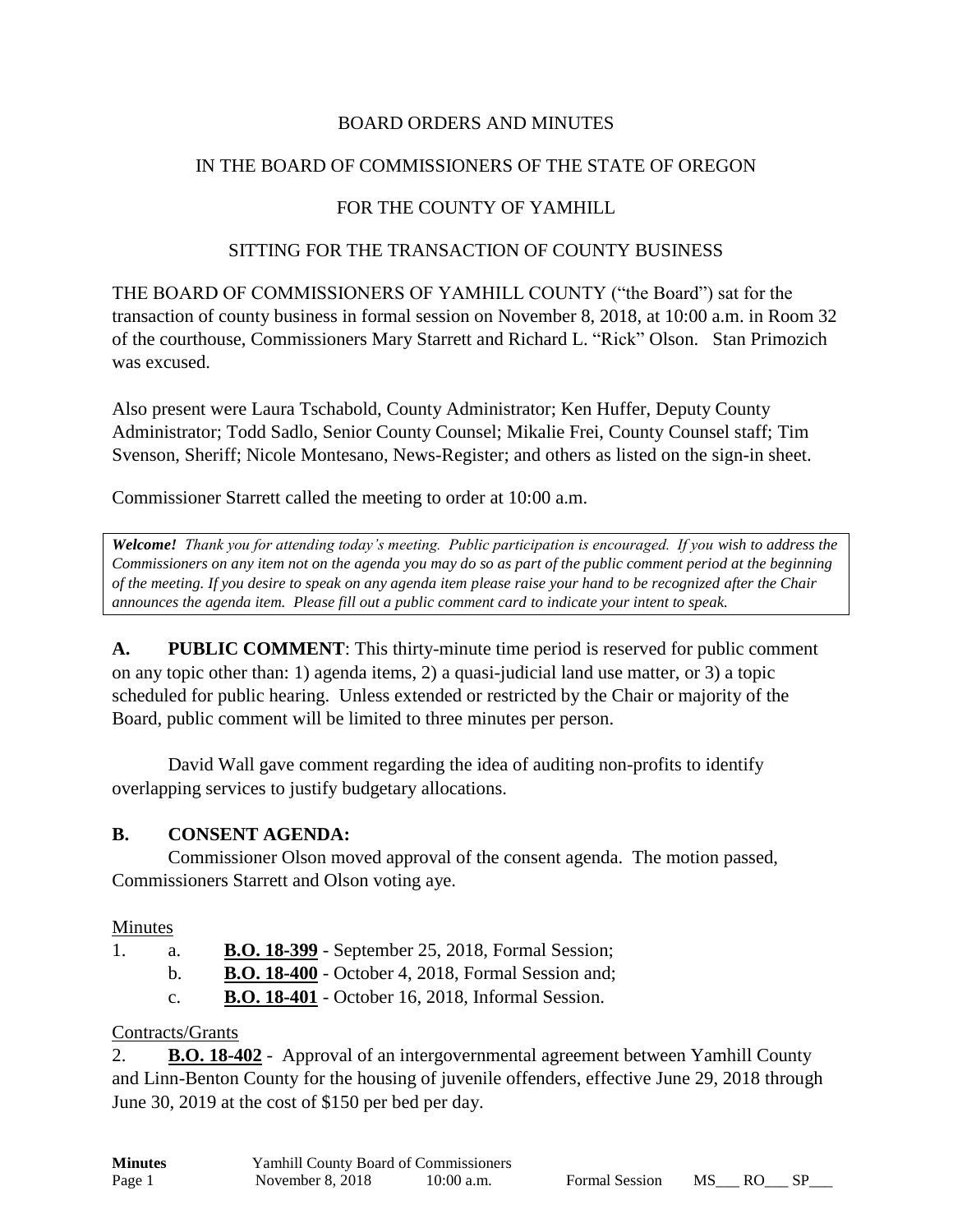3. **B.O. 18-403** - Approval of accepting a bid from A&E Security and Electronics Solutions for better security to the Courthouse's emergency exits in the amount of \$27,675.47 to be cost shared with the Courts, the county's portion in the amount of \$8,837.73.

BOC

4. **B.O. 18-404** - Approval of a one-time payment in the amount of \$22,355.31 to the Association of Oregon Counties for Yamhill County's share of the repayment of the state road fund.

**C. OLD BUSINESS:** None.

**D. OTHER BUSINESS** (Add-ons and non-consent items):

1. **B.O. 18-405** - Consideration of the approval of a contract between Michaele Lansing and Yamhill County for the Yamhill County Child Welfare Project in the amount of \$30,000, effective November 15, 2018 through June 30, 2019.

Commissioner Starrett gave comment regarding the state of the child welfare system.

Commissioner Olson moved approval of item D1. The motion passed, Commissioners Starrett and Olson voting aye.

2. Sheriff Tim Svenson addressed an agreement between Yamhill County and the City of Amity for police services effective December 1, 2018. He addressed the remaining positions that still need to be filled before providing law enforcement services to Amity.

Commissioner Starrett called for a recess to address audio issues at 10:14 a.m. The meeting reconvened at 10:17 a.m.

# **E. PUBLIC HEARINGS:**

1. Docket E-02-18: An appeal of the Planning Commission's approval of a 4-year renewal application for 18 agri-tourism events per year at the Wolves and People Brewery. Applicant: Christian DeBenedetti; Appellant: Friends of Yamhill County.

Commissioner Starrett opened the public hearing at 10:17 a.m.

There were no abstentions or objections to jurisdiction by members of the Board.

Mr. Wall called for Mr. Sadlo to recuse himself citing conflict under Measure 37. The Board denied the request and Mr. Sadlo was instructed to remain on the panel. The Board reported no ex parte contacts or site visits. Mr. Sadlo read the land use statement required by ORS 197.763(5) regarding the requirement that parties must raise all issues on appeal.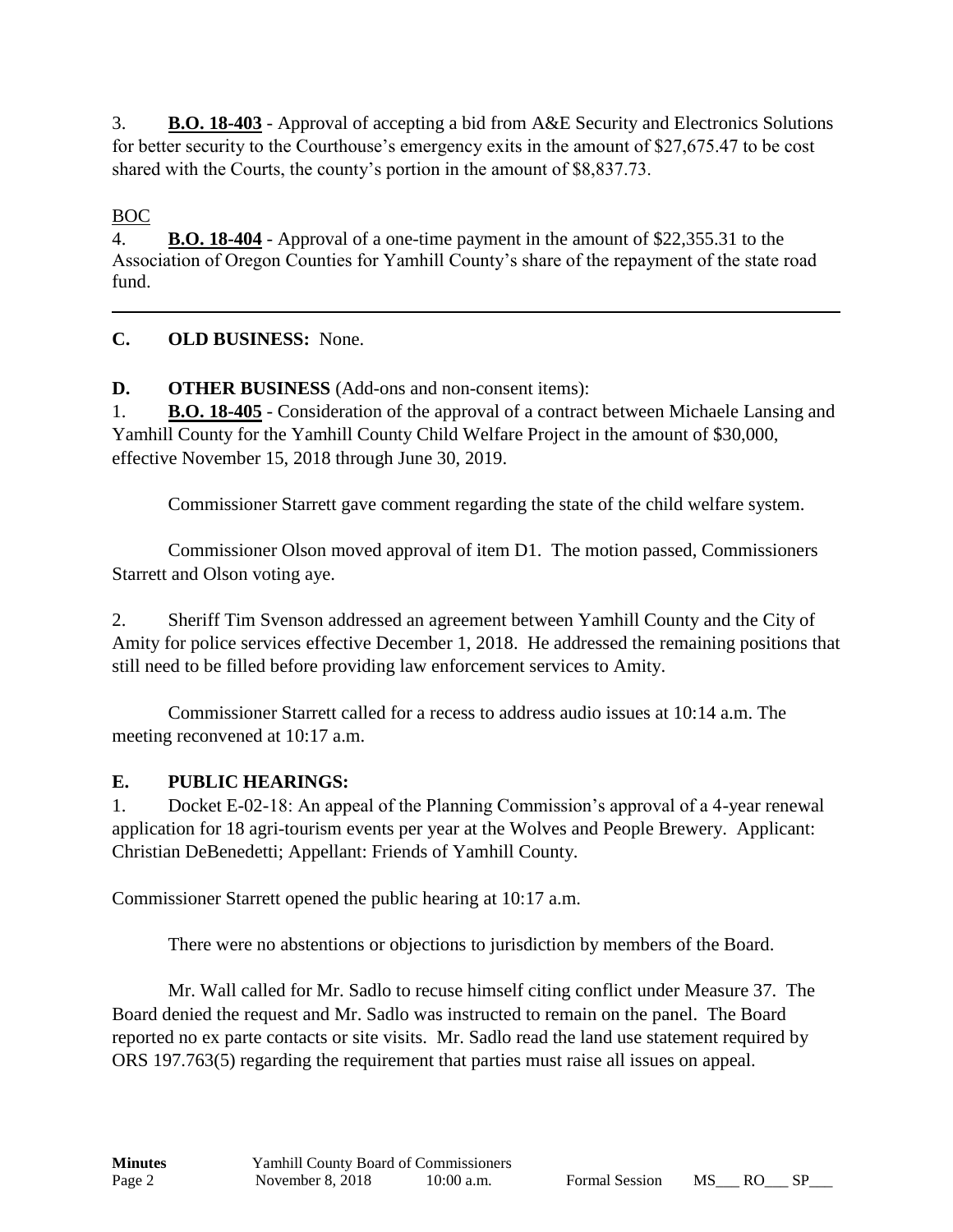**Staff Report** - Ken Friday presented the staff report for the Board and outlined the proposed application.

**Applicants** - Christian DeBenedetti, owner of Wolves and People, gave testimony regarding the approved renewal of the Wolves and People permit. He stated his intent to extend the brewery's agri-tourism permit is to continue a current smooth running business which strives to maintain good relations with both its neighbors and the county.

**Proponents** - Charles McClure gave testimony as a neighbor of Wolves and People. He noted the progressive change from past rural farming lands to an increasing growth of businesses and residents. Mr. McClure noted that he has not experienced noise or disturbance from Wolves and People and asked the Board to renew the application and deny the appeal.

John O'Brian gave testimony as a neighbor of Wolves and People and supports the application renewal.

**Opponents** - Joyce Damon stated the intent addressed with the neighboring residents when the original permit was approved was to brew and sell beer in and around Newberg and not developing the site with a brewery for public access. Ms. Damon noted experiences with intoxicated patrons and the concern for public safety and has asked for a traffic study on Benjamin Road by the Planning Department. She noted a steady flow of traffic, delivery trucks and tour vehicles. Ms. Damon asked for the Board to deny the application.

Vicky Shepherd, lives across the street from Wolves and People. She is in opposition of approving the application renewal. Ms. Shepherd stated the brewery has grown to a drinking establishment and not the tasting room and brewery that it originally started as. She noted the delivery trucks and tour buses cannot safely turn into the driveway. Ms. Shepherd stated Mr. DeBenedetti has not followed licensing rules.

Sid Freidman, Friends of Yamhill County provided a PowerPoint presentation and gave comment in opposition of the application with regard to the increased events and the tasting room which has morphed into a tap room and believes it has outgrown its location in a farming zone.

Catherine Jernstedt agreed with Mr. Friedman's comments.

David Wall commented on the relationship between Mr. McClure and Mr. Sadlo. He questioned whether the conditions of the brewery permit are being followed or if the county is providing oversight of the processing facility. (Audio ended).

## **Public Agency Reports** - None.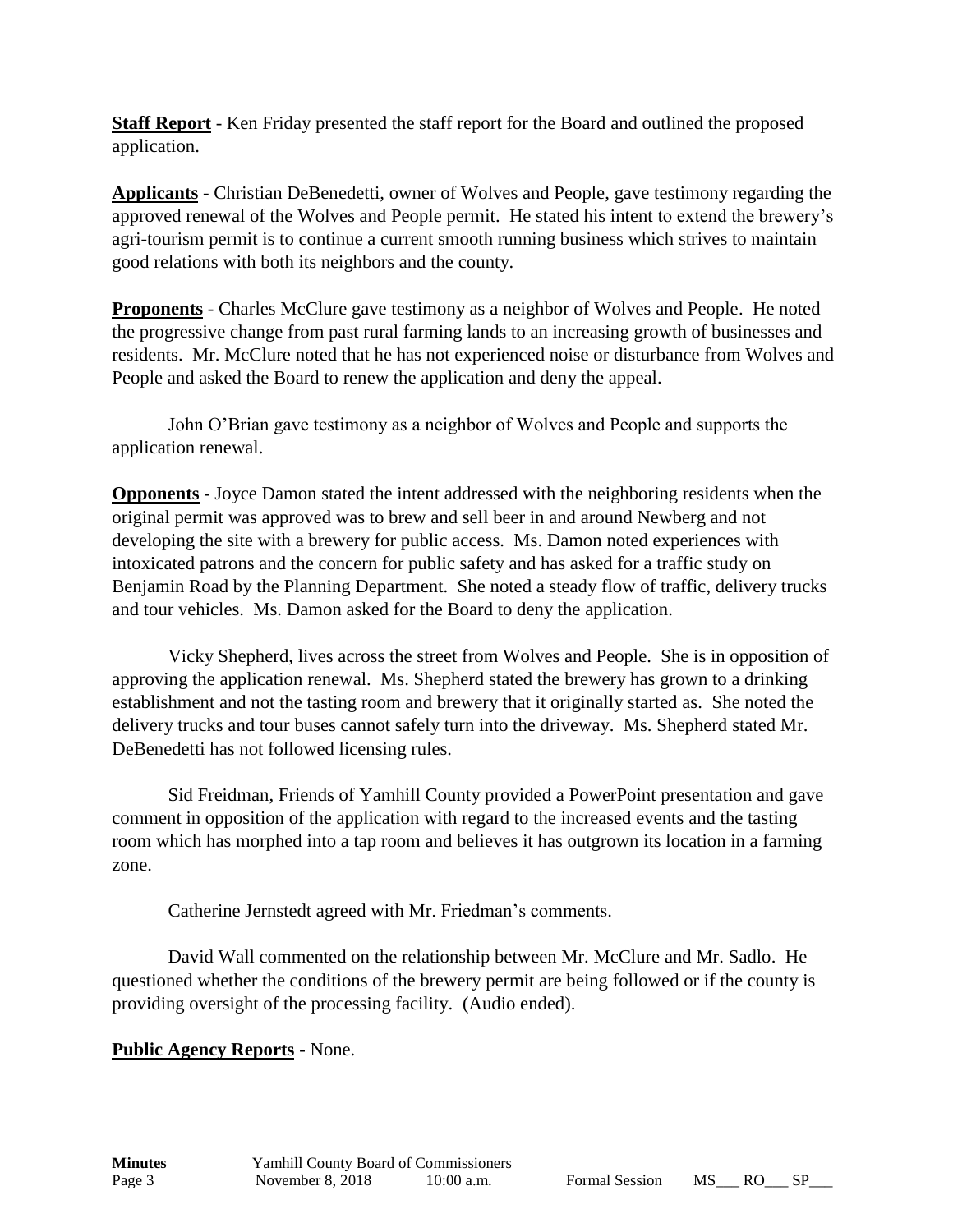**Rebuttal** - Christian DeBenedetti gave rebuttal, stating he is available for questions by the Board and refrained from responding to conflicting comments made by proponents.

Mr. Sadlo stated there is no need for the record to remain open.

Mr. Friday stated that he did not agree with Mr. Wall's accusation regarding the Planning Commission's lack of regulation and pointed out that this hearing is for the purpose of renewing the application. The hours of operations fell outside of the conditions which was a technical violation but the hours were modified and with that, the Planning Commission found no reason to deny the renewal application.

**Deliberations** – Commissioner Olson noted the complaints given in testimony with regards to property owners incurring property damage are an OLCC issue and not something the Planning Commission should address. Mr. Friday did verify that the Planning Commission does investigate code violations.

Commissioner Olson moved approval to uphold the application and deny the appeal. The motion passed, Commissioners Starrett and Olson voting aye. Final written decision and findings to be adopted on December  $6<sup>th</sup>$ , 2018 at 10:00 a.m. in Room 32 of the courthouse.

Commissioner Starrett closed the public hearing at 11:35 a.m.

## **F. ANNOUNCEMENTS:**

1. For information on county advisory committee vacancies, please refer to the county's website, [www.co.yamhill.or.us/content/volunteer-opportunities](http://www.co.yamhill.or.us/content/volunteer-opportunities) , or call the Board of Commissioners' office at 503-434-7501 or 503-554-7801 (toll-free from Newberg).

For questions regarding accessibility or to request an accommodation contact the Board of Commissioners' office at (503)-434-7501 or (503)-554-7801 (toll-free from Newberg) or email at [bocinfo@co.yamhill.or.us](mailto:bocinfo@co.yamhill.or.us)

Following Commissioner announcements, the meeting adjourned at 11:40 a.m.